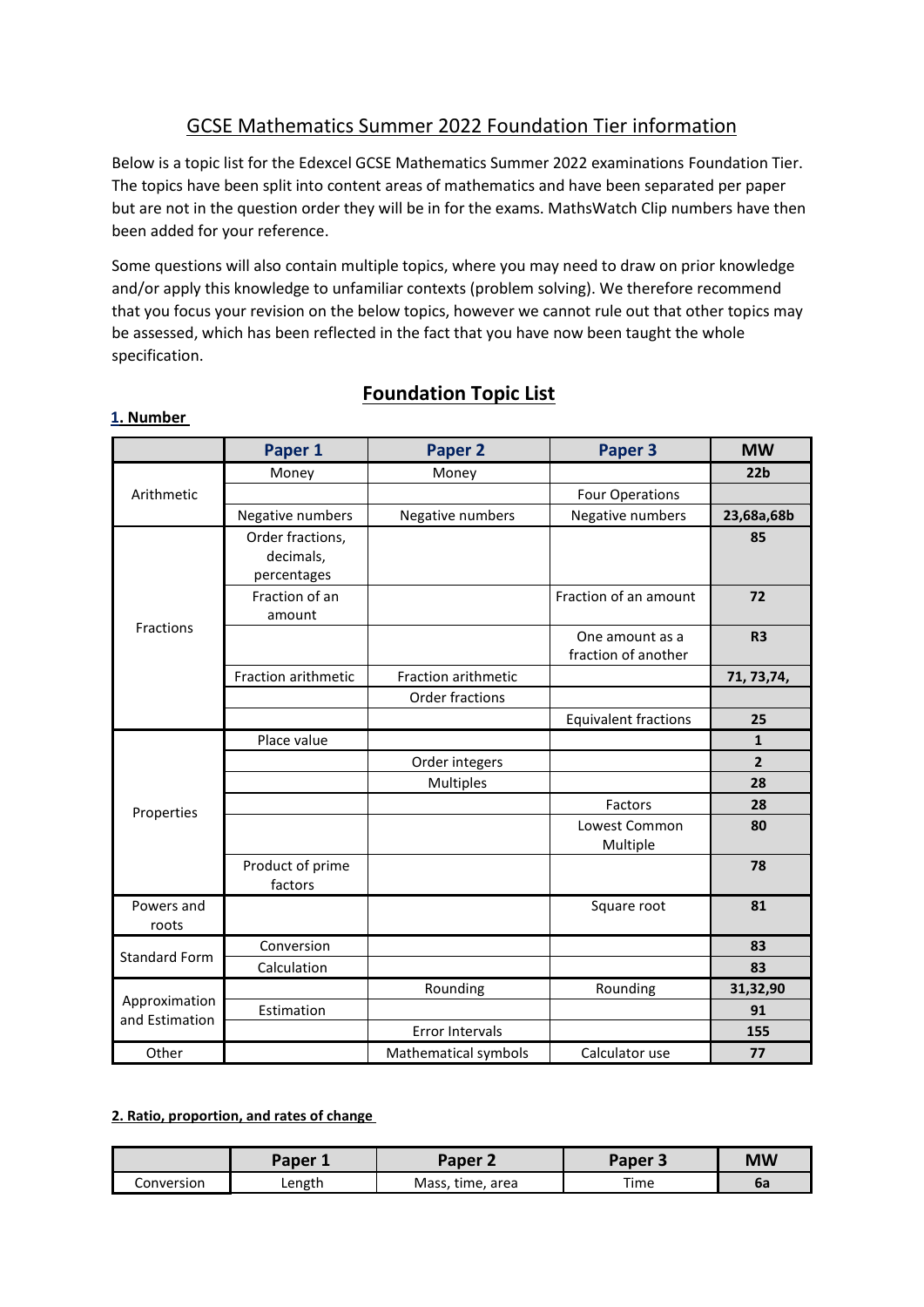|                             |                            |                       | Compound units                             | 142         |
|-----------------------------|----------------------------|-----------------------|--------------------------------------------|-------------|
|                             |                            | Scale drawing         | Scale drawing                              | G15         |
|                             |                            |                       | Percentage to fraction                     | 85          |
|                             |                            | Decimal to percentage |                                            | 85          |
|                             | Percentage of an<br>amount |                       |                                            | 87          |
|                             | Percentage increase        |                       | Percentage decrease                        | 108         |
| Percentages                 |                            | Percentage profit     |                                            | 109         |
|                             |                            |                       | One quantity as a<br>percentage of another | <b>N39b</b> |
|                             |                            | Depreciation          |                                            | 164         |
|                             |                            |                       | Reverse percentage                         | 110         |
| Ratio                       | Write as a ratio           | Write as a ratio      | Write as a ratio                           | 38          |
|                             | Share in a ratio           |                       |                                            | 106         |
|                             |                            | Use of ratio          |                                            | 165a, 165b  |
|                             |                            |                       | $1: n$ form                                | 38          |
| Proportion                  | Direct proportion          | Direct proportion     | Direct proportion                          | R8, 39, 41, |
|                             |                            | Currency conversion   |                                            | 105         |
|                             | Speed                      |                       |                                            | 142         |
| Compound<br><b>Measures</b> |                            |                       | Average speed                              | 143         |
|                             | Density                    |                       |                                            | 142         |

## **3. Algebra**

|                               | Paper 1            | Paper 2                          | Paper 3                        | <b>MW</b>      |
|-------------------------------|--------------------|----------------------------------|--------------------------------|----------------|
|                               | Simplification     | Simplification                   | Simplification                 | 33             |
|                               |                    | <b>Expansion of bracket</b>      | Expansion of bracket           | 134a           |
|                               |                    | Factorisation                    | Factorisation                  | 94             |
| Manipulation                  | Substitute values  |                                  | Substitute values              | 95             |
|                               |                    |                                  | Change subject of a<br>formula | 101,136        |
|                               |                    |                                  | Forming an expression          | A <sub>3</sub> |
|                               |                    | Laws of indices                  |                                | 29,82          |
|                               |                    |                                  | Linear equation                | 135a           |
|                               | Linear inequality  |                                  |                                | 139            |
| Equations and<br>inequalities |                    | Linear simultaneous<br>equations |                                | 162            |
|                               |                    |                                  | Form an equation               | 137            |
|                               | Quadratic equation |                                  |                                | 160            |
| Graphs                        |                    | Coordinates                      |                                | 8              |
|                               |                    | Straight line graph              |                                | 96             |
|                               | Quadratic graph    |                                  |                                | 98             |
| Functions                     |                    | Number machines                  |                                | 36             |
| Sequences                     | Linear sequence    |                                  | Linear sequence                | 37,102,103     |

## **4. Geometry and measures**

|       | Paper | Paper 2 | Paper 3             | <b>MW</b> |
|-------|-------|---------|---------------------|-----------|
| Shape |       |         | Triangle properties |           |